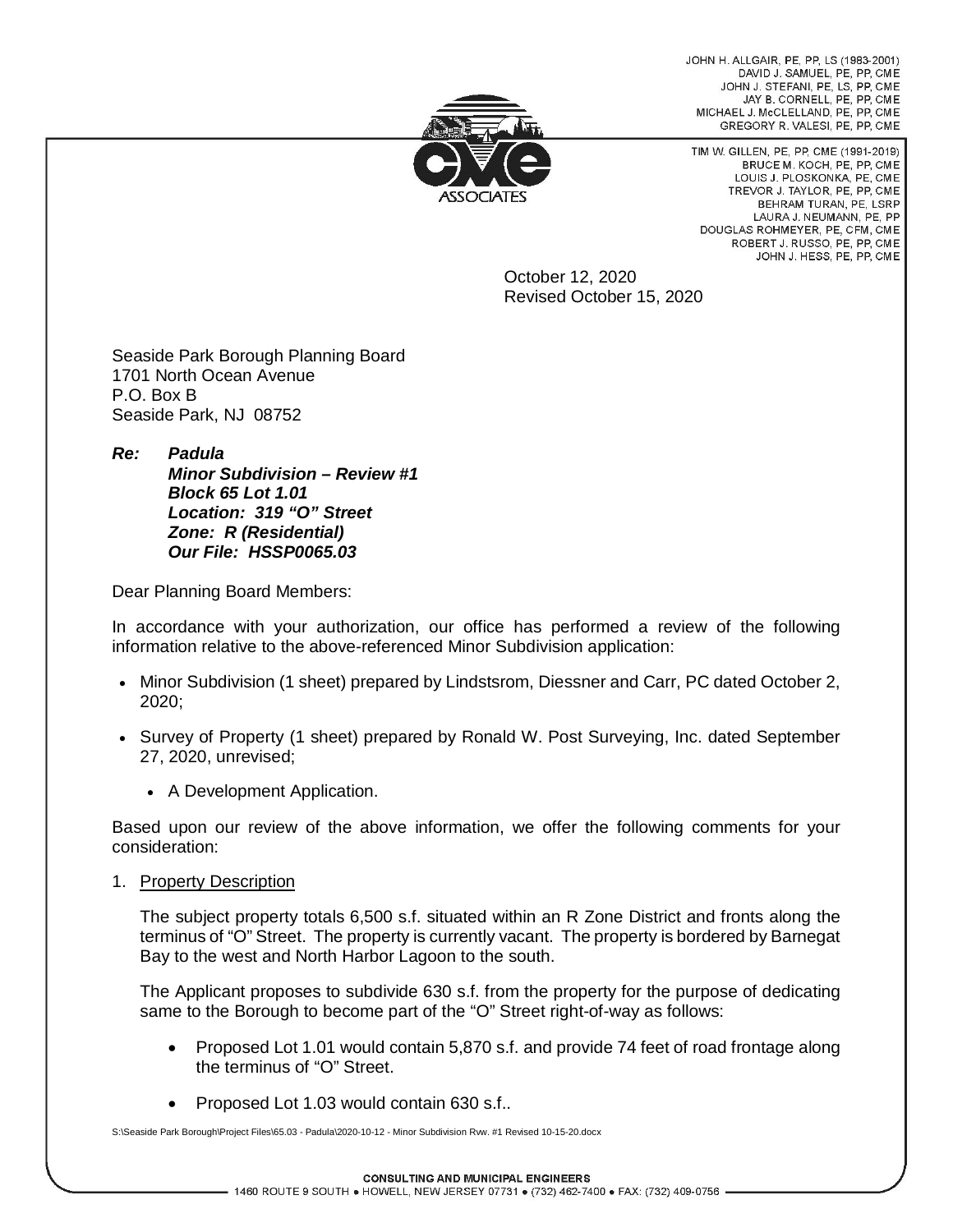

Seaside Park Borough Planning Board<br>Re: Padula Corologic Planning Board Corology (Casset Corology Planning Decision 12, 2020 Minor Subdivision - Review #1 Page 2

HSSP0065.03

## 2. Surrounding Uses

Properties surrounding the subject property including opposite "O" Street are similarly zoned R and contain a mix of residential parcels.

## 3. Zoning Compliance

The property is situated within an R (Residential) Zone District. The Table below summarizes the zone requirements and bulk measures for the property:

| <b>Description</b>                         | <b>Required</b>                     | <u>Proposed</u><br>Lot 1.01 |
|--------------------------------------------|-------------------------------------|-----------------------------|
| Minimum Lot Area                           | $5,000$ s.f.                        | 5,870 s.f.                  |
| Minimum Lot Width                          | 50 feet                             | 74 feet                     |
| Minimum Lot Depth                          | 50 feet                             | 79.33 feet                  |
| Minimum Front Setback                      | 15 feet                             | 15 feet                     |
| Minimum Rear Setback                       | 20 feet                             | 20 feet                     |
| Minimum Side Setback<br>(>5,000 s.f. Lot)  | 5 feet                              | 7.1 feet                    |
| Minimum Side Setback<br>(Combined)         | 15 Feet                             | 21.3 feet                   |
| Maximum Lot Coverage by<br><b>Building</b> | 40% of lot square<br>footage        | $<$ 40%                     |
| Maximum Floor Area Ratio                   | 90% of lot square<br>footage (0.90) | $<90\%$                     |
| Maximum Impervious Lot<br>Coverage         | 65%                                 | <65%                        |
| Maximum Building Height                    | 3-story/32 feet                     | <3-story/32 feet            |

The Applicant has not requested any variance and/or design waivers with this application and none appear necessary provided proposed Lot 1.03 is dedicated to the Borough for additional right-of-way.

4. Based upon our review of this application from a completeness standpoint, we offer the following: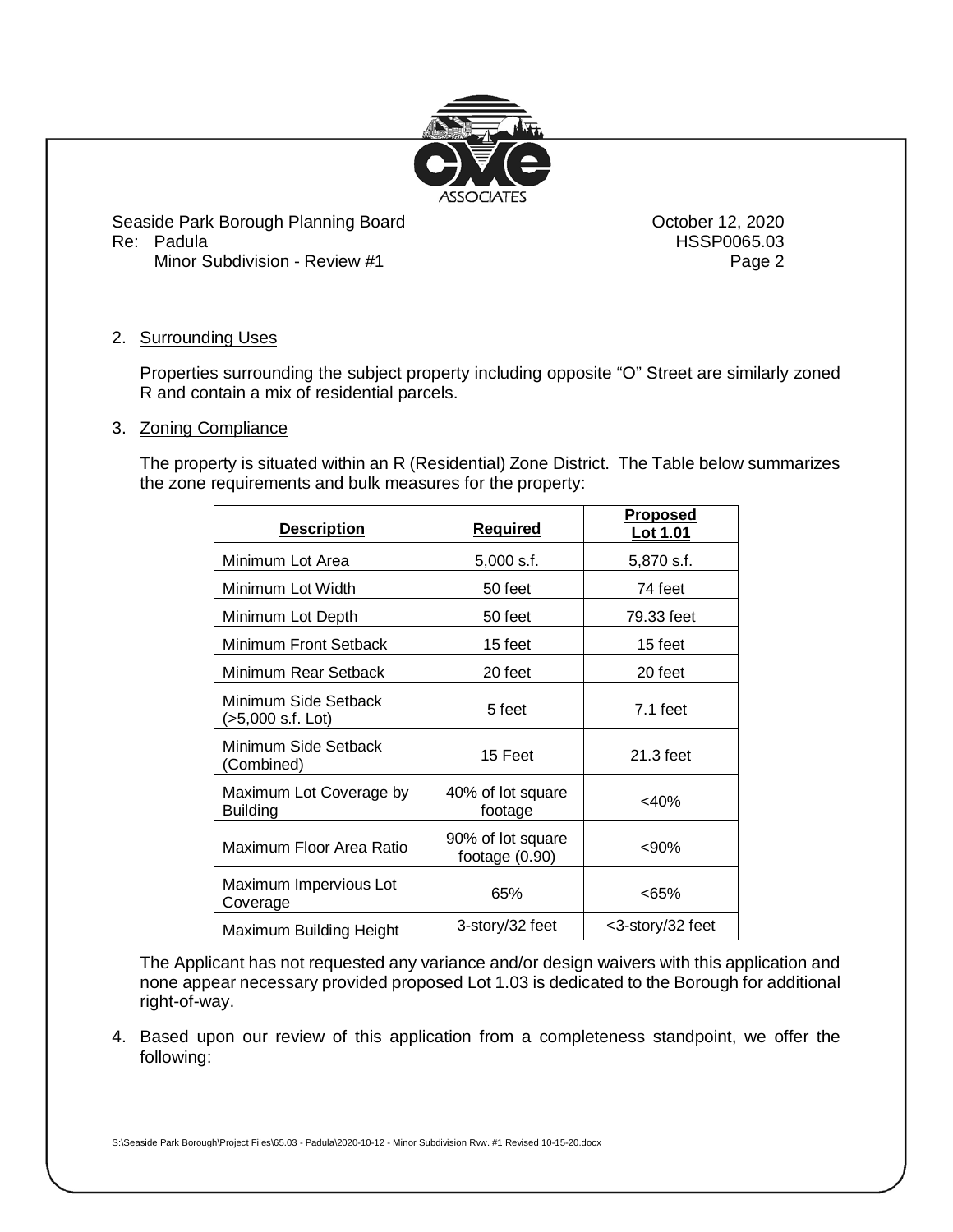

Seaside Park Borough Planning Board<br>Re: Padula Corologic Planning Board Corology (Casset Corology Planning Decision 12, 2020 Minor Subdivision - Review #1 **Page 3** Page 3

HSSP0065.03

i. The Applicant has provided sufficient information in accordance with Ordinance Section 200-29B for Minor Subdivision Application.

Accordingly, we recommend that the application be deemed **complete** at this time and we estimate that the following fees are required:

## a. *Nonrefundable Application Fees:*

|    | <b>Ordinance Section</b>                  |                                                   |          |
|----|-------------------------------------------|---------------------------------------------------|----------|
|    | $200-11B(2)$                              | Preliminary and Final Minor<br>Subdivision        | \$345.00 |
|    | $200-11B(2)$                              | Tax Map Maintenance Fee                           | \$460.00 |
|    |                                           | Subtotal:                                         | \$805.00 |
| b. | <b>Professional Services Escrow Fees:</b> |                                                   |          |
|    | <b>Ordinance Section</b>                  |                                                   |          |
|    | $200-11B(2)$                              | <b>Preliminary and Final Minor</b><br>Subdivision | RRQN NN  |

Subdivision \$690.00 **Subtotal: \$690.00**

We recommend the Borough collect \$805.00 in nonrefundable application fees and \$690.00 in professional services escrow fees from the Applicant prior to deeming the application complete. In addition, the Applicant will be required to pay all applicable revision fees as stipulated in the Borough Ordinances.

- 4. The Applicant should be prepared to discuss the following issues with the Board:
	- a. Compliance with applicable Zone District and Development Regulation Ordinance requirements associated with future site improvements should be verified with the Board.
	- b. Whether the Minor Subdivision, if approved, would be filed with the County Clerk's Office by Plat or Deed.
	- c. Compliance with FEMA Flood Elevation Requirements regarding Base Flood Elevation for the proposed dwellings. Compliance with Ordinance Section 200-67E(7)(d) regarding maximum building height for said dwellings as well as any air conditioning and/or electric meter platforms should be discussed.
	- d. Any communications or correspondence with the Borough in support of request to convey proposed Lot 1.03 for additional right-of-way.